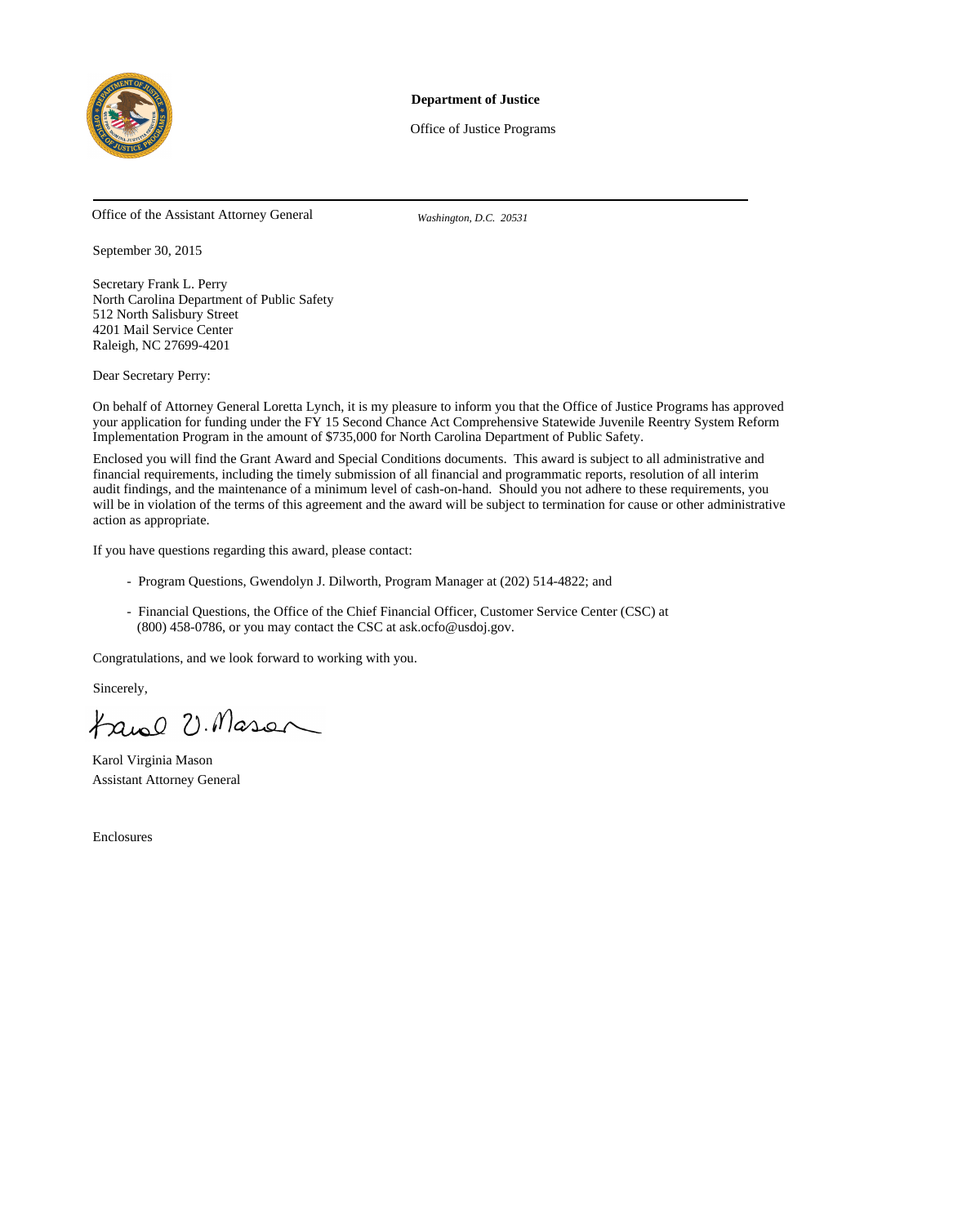

# **OFFICE FOR CIVIL RIGHTS**

Office of Justice Programs

Department of Justice 810 7th Street, NW Washington, DC 20531

Tel: (202) 307-0690 TTY: (202) 307-2027 E-mail: askOCR@usdoj.gov Website: www.ojp.usdoj.gov/ocr

September 30, 2015

Secretary Frank L. Perry North Carolina Department of Public Safety 512 North Salisbury Street 4201 Mail Service Center Raleigh, NC 27699-4201

Dear Secretary Perry:

Congratulations on your recent award. In establishing financial assistance programs, Congress linked the receipt of federal funding to compliance with federal civil rights laws. The Office for Civil Rights (OCR), Office of Justice Programs (OJP), U.S. Department of Justice (DOJ) is responsible for ensuring that recipients of financial assistance from the OJP, the Office of Community Oriented Policing Services (COPS), and the Office on Violence Against Women (OVW) comply with the applicable federal civil rights laws. We at the OCR are available to help you and your organization meet the civil rights requirements that come with DOJ funding.

#### **Ensuring Access to Federally Assisted Programs**

Federal laws that apply to recipients of financial assistance from the DOJ prohibit discrimination on the basis of race, color, national origin, religion, sex, or disability in funded programs or activities, not only in employment but also in the delivery of services or benefits. A federal law also prohibits recipients from discriminating on the basis of age in the delivery of services or benefits.

In March of 2013, President Obama signed the Violence Against Women Reauthorization Act of 2013. The statute amends the Violence Against Women Act of 1994 (VAWA) by including a nondiscrimination grant condition that prohibits discrimination based on actual or perceived race, color, national origin, religion, sex, disability, sexual orientation, or gender identity. The new nondiscrimination grant condition applies to certain programs funded after October 1, 2013. The OCR and the OVW have developed answers to some frequently asked questions about this provision to assist recipients of VAWA funds to understand their obligations. The Frequently Asked Questions are available at http://ojp.gov/about/ocr/vawafaqs.htm.

#### **Enforcing Civil Rights Laws**

All recipients of federal financial assistance, regardless of the particular funding source, the amount of the grant award, or the number of employees in the workforce, are subject to prohibitions against unlawful discrimination. Accordingly, the OCR investigates recipients that are the subject of discrimination complaints from both individuals and groups. In addition, based on regulatory criteria, the OCR selects a number of recipients each year for compliance reviews, audits that require recipients to submit data showing that they are providing services equitably to all segments of their service population and that their employment practices meet equal opportunity standards.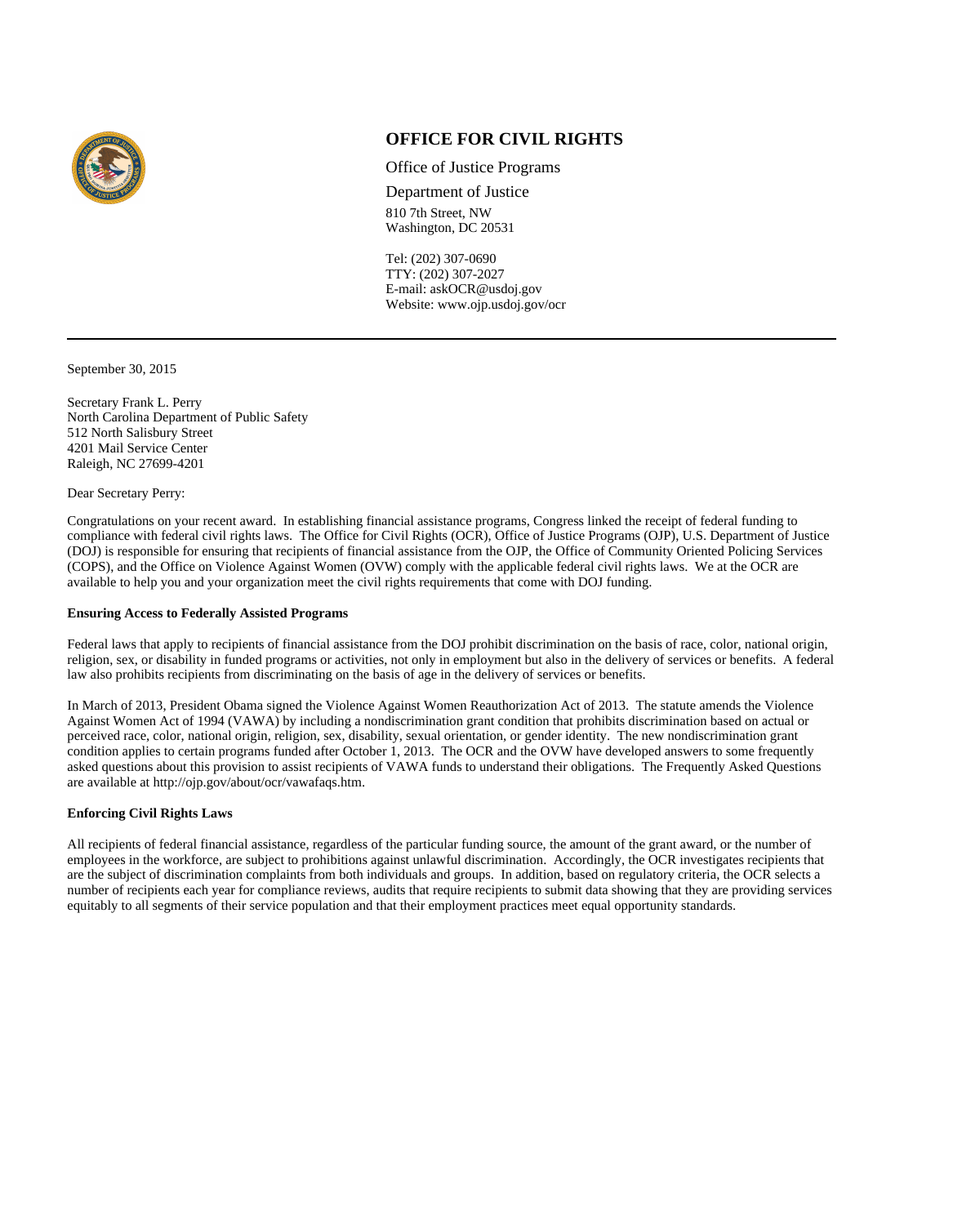#### **Providing Services to Limited English Proficiency (LEP) Individuals**

In accordance with DOJ guidance pertaining to Title VI of the Civil Rights Act of 1964, 42 U.S.C. § 2000d, recipients of federal financial assistance must take reasonable steps to provide meaningful access to their programs and activities for persons with limited English proficiency (LEP). See U.S. Department of Justice, Guidance to Federal Financial Assistance Recipients Regarding Title VI Prohibition Against National Origin Discrimination Affecting Limited English Proficient Persons, 67 Fed. Reg. 41,455 (2002). For more information on the civil rights responsibilities that recipients have in providing language services to LEP individuals, please see the website http://www.lep.gov.

### **Ensuring Equal Treatment for Faith-Based Organizations**

The DOJ regulation, Equal Treatment for Faith-Based Organizations, 28 C.F.R. pt. 38, requires State Administering Agencies (SAAs) to treat faith-based organizations the same as any other applicant or recipient. The regulation prohibits SAAs from making awards or grant administration decisions on the basis of an organization's religious character or affiliation, religious name, or the religious composition of its board of directors.

The regulation also prohibits faith-based organizations from using financial assistance from the DOJ to fund inherently (or explicitly) religious activities. While faith-based organizations can engage in non-funded inherently religious activities, they must hold them separately from the program funded by the DOJ, and recipients cannot compel beneficiaries to participate in them. The Equal Treatment Regulation also makes clear that organizations participating in programs funded by the DOJ are not permitted to discriminate in the provision of services on the basis of a beneficiary's religion. For more information on the regulation, please see the OCR's website at http://www.ojp.usdoj.gov/about/ocr/equal\_fbo.htm.

SAAs and faith-based organizations should also note that the Omnibus Crime Control and Safe Streets Act (Safe Streets Act) of 1968, as amended, 42 U.S.C. § 3789d(c); the Victims of Crime Act of 1984, as amended, 42 U.S.C. § 10604(e); the Juvenile Justice and Delinquency Prevention Act of 1974, as amended, 42 U.S.C. § 5672(b); and VAWA, Pub. L. No. 113-4, sec. 3(b)(4), 127 Stat. 54, 61-62 (to be codified at 42 U.S.C. § 13925(b)(13)) contain prohibitions against discrimination on the basis of religion in employment. Despite these nondiscrimination provisions, the DOJ has concluded that it may construe the Religious Freedom Restoration Act (RFRA) on a case-bycase basis to permit some faith-based organizations to receive DOJ funds while taking into account religion when hiring staff, even if the statute that authorizes the funding program generally forbids recipients from considering religion in employment decisions. Please consult with the OCR if you have any questions about the regulation or the application of RFRA to the statutes that prohibit discrimination in employment.

#### **Using Arrest and Conviction Records in Making Employment Decisions**

The OCR issued an advisory document for recipients on the proper use of arrest and conviction records in making hiring decisions. See Advisory for Recipients of Financial Assistance from the U.S. Department of Justice on the U.S. Equal Employment Opportunity Commission's Enforcement Guidance: Consideration of Arrest and Conviction Records in Employment Decisions Under Title VII of the Civil Rights Act of 1964 (June 2013), available at http://www.ojp.usdoj.gov//about/ocr/pdfs/UseofConviction\_Advisory.pdf. Recipients should be mindful that the misuse of arrest or conviction records to screen either applicants for employment or employees for retention or promotion may have a disparate impact based on race or national origin, resulting in unlawful employment discrimination. In light of the Advisory, recipients should consult local counsel in reviewing their employment practices. If warranted, recipients should also incorporate an analysis of the use of arrest and conviction records in their Equal Employment Opportunity Plans (EEOPs) (see below).

#### **Complying with the Safe Streets Act**

An organization that is a recipient of financial assistance subject to the nondiscrimination provisions of the Safe Streets Act, must meet two obligations: (1) complying with the federal regulation pertaining to the development of an EEOP (see 28 C.F.R. pt. 42, subpt. E) and (2) submitting to the OCR findings of discrimination (see 28 C.F.R. §§ 42.204(c), .205(c)(5)).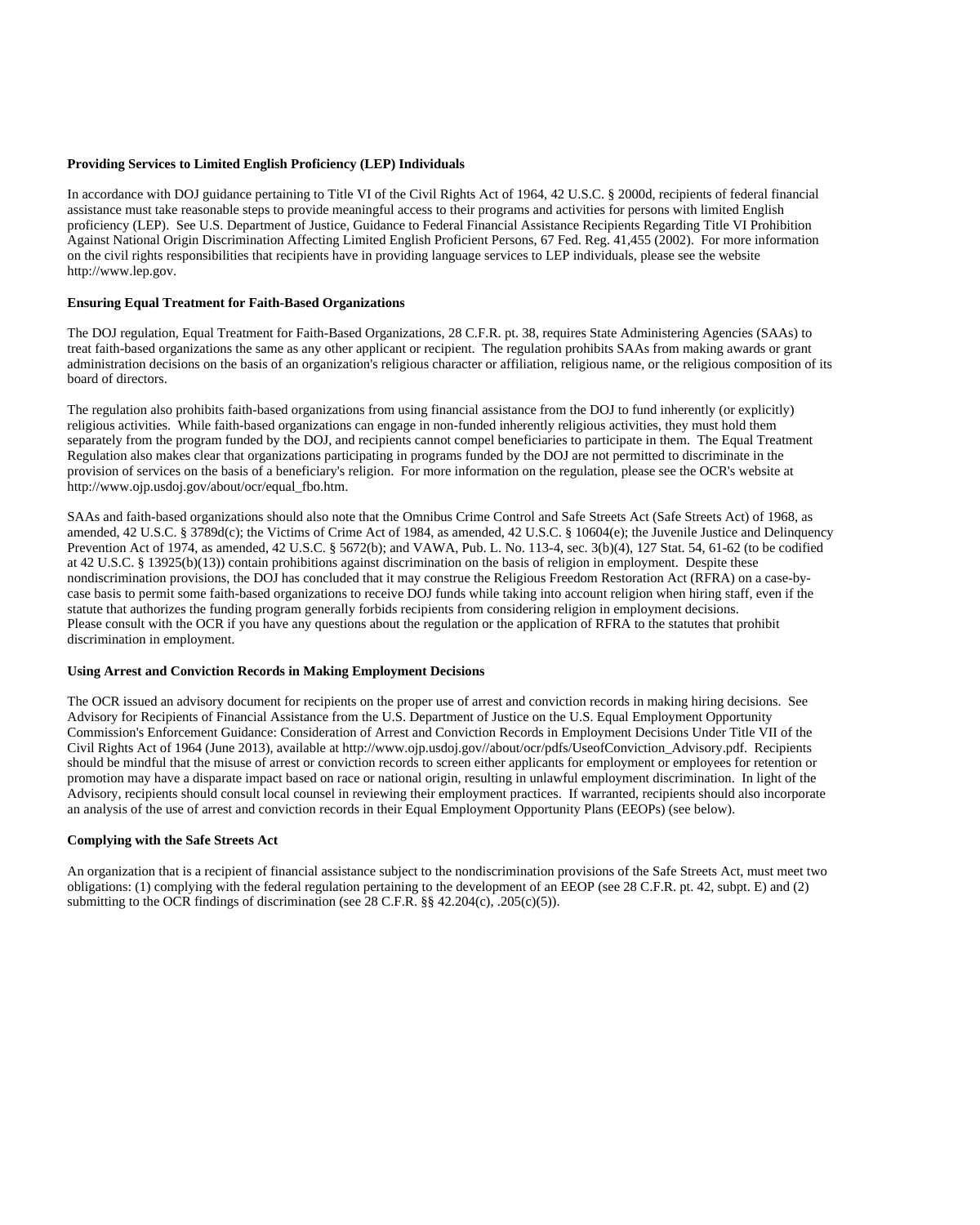#### **Meeting the EEOP Requiremen**t

If your organization has less than fifty employees or receives an award of less than \$25,000 or is a nonprofit organization, a medical institution, an educational institution, or an Indian tribe, then it is exempt from the EEOP requirement. To claim the exemption, your organization must complete and submit Section A of the Certification Form, which is available online at http://www.ojp.usdoj.gov/about/ocr/pdfs/cert.pdf.

If your organization is a government agency or private business and receives an award of \$25,000 or more, but less than \$500,000, and has fifty or more employees (counting both full- and part-time employees but excluding political appointees), then it has to prepare a Utilization Report (formerly called an EEOP Short Form), but it does not have to submit the report to the OCR for review. Instead, your organization has to maintain the Utilization Report on file and make it available for review on request. In addition, your organization has to complete Section B of the Certification Form and return it to the OCR. The Certification Form is available at http://www.ojp.usdoj.gov/about/ocr/pdfs/cert.pdf.

If your organization is a government agency or private business and has received an award for \$500,000 or more and has fifty or more employees (counting both full- and part-time employees but excluding political appointees), then it has to prepare a Utilization Report (formerly called an EEOP Short Form) and submit it to the OCR for review within sixty days from the date of this letter. For assistance in developing a Utilization Report, please consult the OCR's website at http://www.ojp.usdoj.gov/about/ocr/eeop.htm. In addition, your organization has to complete Section C of the Certification Form and return it to the OCR. The Certification Form is available at http://www.ojp.usdoj.gov/about/ocr/pdfs/cert.pdf.

To comply with the EEOP requirements, you may request technical assistance from an EEOP specialist at the OCR by telephone at (202) 307-0690, by TTY at (202) 307-2027, or by e-mail at EEOsubmisson@usdoj.gov.

#### **Meeting the Requirement to Submit Findings of Discrimination**

If in the three years prior to the date of the grant award, your organization has received an adverse finding of discrimination based on race, color, national origin, religion, or sex, after a due-process hearing, from a state or federal court or from a state or federal administrative agency, your organization must send a copy of the finding to the OCR.

#### **Ensuring the Compliance of Subrecipients**

SAAs must have standard assurances to notify subrecipients of their civil rights obligations, written procedures to address discrimination complaints filed against subrecipients, methods to monitor subrecipients' compliance with civil rights requirements, and a program to train subrecipients on applicable civil rights laws. In addition, SAAs must submit to the OCR every three years written Methods of Administration (MOA) that summarize the policies and procedures that they have implemented to ensure the civil rights compliance of subrecipients. For more information on the MOA requirement, see http://www.ojp.usdoj.gov/funding/other\_requirements.htm.

If the OCR can assist you in any way in fulfilling your organization's civil rights responsibilities as a recipient of federal financial assistance, please contact us.

Sincerely,

Minut 2. alst

Michael L. Alston Director

cc: Grant Manager Financial Analyst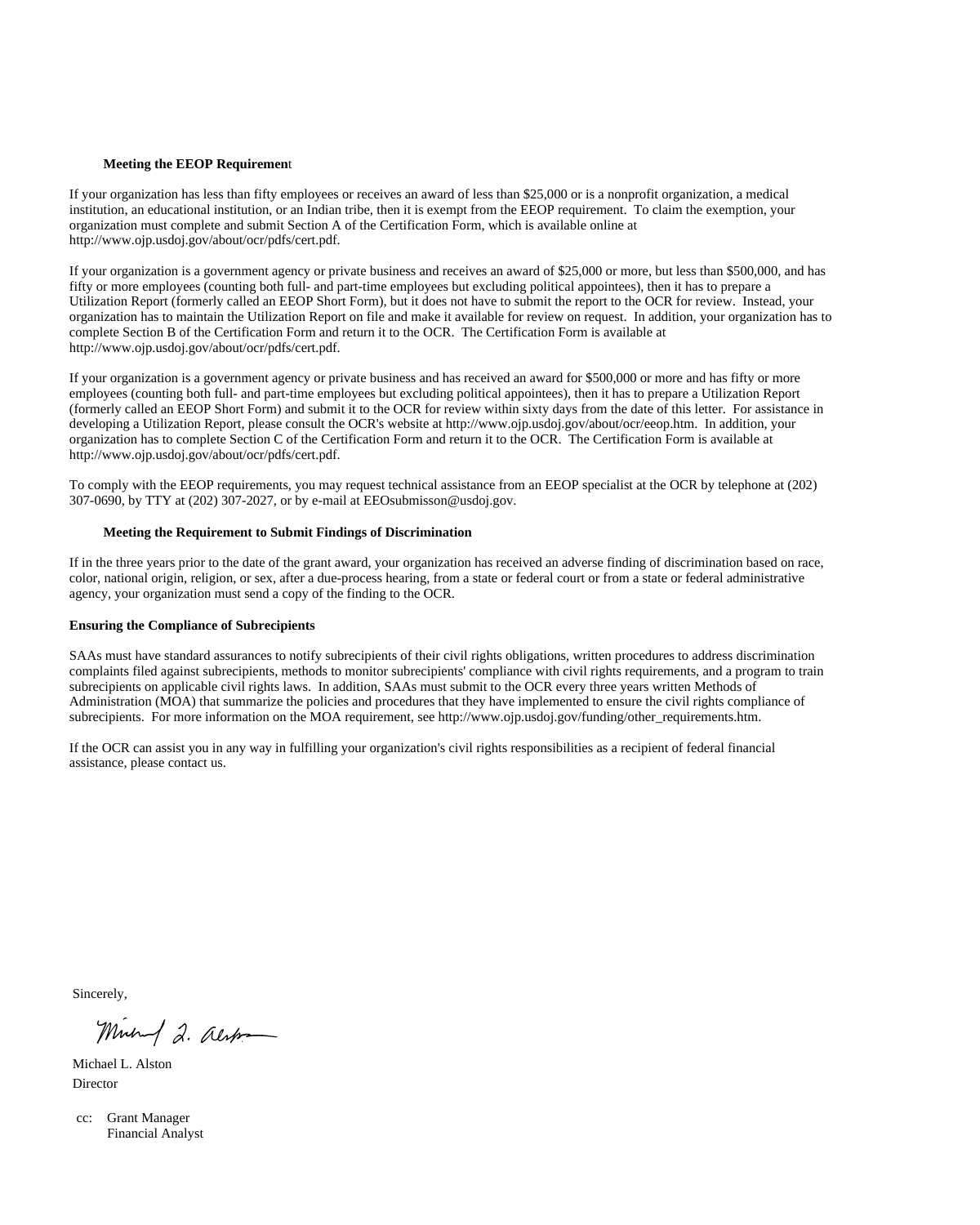|                                                                                                                             | Department of Justice<br>Office of Justice Programs<br><b>Office of Juvenile Justice and</b><br><b>Delinquency Prevention</b>                                                                                                                                      | Grant                                                                                                                     | PAGE 1 OF 5                                 |
|-----------------------------------------------------------------------------------------------------------------------------|--------------------------------------------------------------------------------------------------------------------------------------------------------------------------------------------------------------------------------------------------------------------|---------------------------------------------------------------------------------------------------------------------------|---------------------------------------------|
|                                                                                                                             | 1. RECIPIENT NAME AND ADDRESS (Including Zip Code)                                                                                                                                                                                                                 | 2015-CZ-BX-0031<br>4. AWARD NUMBER:                                                                                       |                                             |
| North Carolina Department of Public Safety<br>512 North Salisbury Street 4201 Mail Service Center<br>Raleigh, NC 27699-4201 |                                                                                                                                                                                                                                                                    | 5. PROJECT PERIOD: FROM<br>10/01/2015<br><b>BUDGET PERIOD: FROM</b><br>10/01/2015                                         | TO<br>09/30/2016<br>09/30/2016<br><b>TO</b> |
|                                                                                                                             |                                                                                                                                                                                                                                                                    | 6. AWARD DATE<br>09/30/2015                                                                                               | 7. ACTION<br>Initial                        |
| 2a. GRANTEE IRS/VENDOR NO.<br>300712287                                                                                     |                                                                                                                                                                                                                                                                    | 8. SUPPLEMENT NUMBER<br>00                                                                                                |                                             |
| 2b. GRANTEE DUNS NO.<br>078351786                                                                                           |                                                                                                                                                                                                                                                                    | 9. PREVIOUS AWARD AMOUNT                                                                                                  | \$0                                         |
| 3. PROJECT TITLE                                                                                                            |                                                                                                                                                                                                                                                                    | <b>10. AMOUNT OF THIS AWARD</b>                                                                                           | \$735,000                                   |
| Juveniles into the Community                                                                                                | North Carolina Comprehensive Statewide Juvenile Reentry Systems<br>Reform Implementation: Improving the Successful Reintegration of                                                                                                                                | 11. TOTAL AWARD                                                                                                           | \$735,000                                   |
| <b>12. SPECIAL CONDITIONS</b><br>ON THE ATTACHED PAGE(S).                                                                   |                                                                                                                                                                                                                                                                    | THE ABOVE GRANT PROJECT IS APPROVED SUBJECT TO SUCH CONDITIONS OR LIMITATIONS AS ARE SET FORTH                            |                                             |
|                                                                                                                             | 13. STATUTORY AUTHORITY FOR GRANT<br>This project is supported under FY15(OJJDP Second Chance Act-System Reform) 42 U.S.C. 3797w; Pub. L. No. 113-235<br>14. CATALOG OF DOMESTIC FEDERAL ASSISTANCE (CFDA Number)<br>16.812 - Second Chance Act Reentry Initiative |                                                                                                                           |                                             |
| 15. METHOD OF PAYMENT<br><b>GPRS</b>                                                                                        |                                                                                                                                                                                                                                                                    |                                                                                                                           |                                             |
|                                                                                                                             | <b>AGENCY APPROVAL</b>                                                                                                                                                                                                                                             | <b>GRANTEE ACCEPTANCE</b>                                                                                                 |                                             |
| 16. TYPED NAME AND TITLE OF APPROVING OFFICIAL<br>Karol Virginia Mason<br><b>Assistant Attorney General</b>                 |                                                                                                                                                                                                                                                                    | 18. TYPED NAME AND TITLE OF AUTHORIZED GRANTEE OFFICIAL<br>Frank L. Perry<br>Secretary of the Department of Public Safety |                                             |
| 17. SIGNATURE OF APPROVING OFFICIAL<br>tanel U. Mason                                                                       |                                                                                                                                                                                                                                                                    | 19. SIGNATURE OF AUTHORIZED RECIPIENT OFFICIAL                                                                            | 19A. DATE                                   |
|                                                                                                                             |                                                                                                                                                                                                                                                                    | <b>AGENCY USE ONLY</b>                                                                                                    |                                             |
| FISCAL FUND<br>YEAR CODE<br>B<br>X                                                                                          | 20. ACCOUNTING CLASSIFICATION CODES<br>DIV.<br>BUD.<br>ACT.<br>OFC.<br>REG.<br>SUB. POMS AMOUNT<br>00<br>CZ<br>70<br>00<br>735000                                                                                                                                  | 21. PCZTGT0307                                                                                                            |                                             |

OJP FORM 4000/2 (REV. 5-87) PREVIOUS EDITIONS ARE OBSOLETE.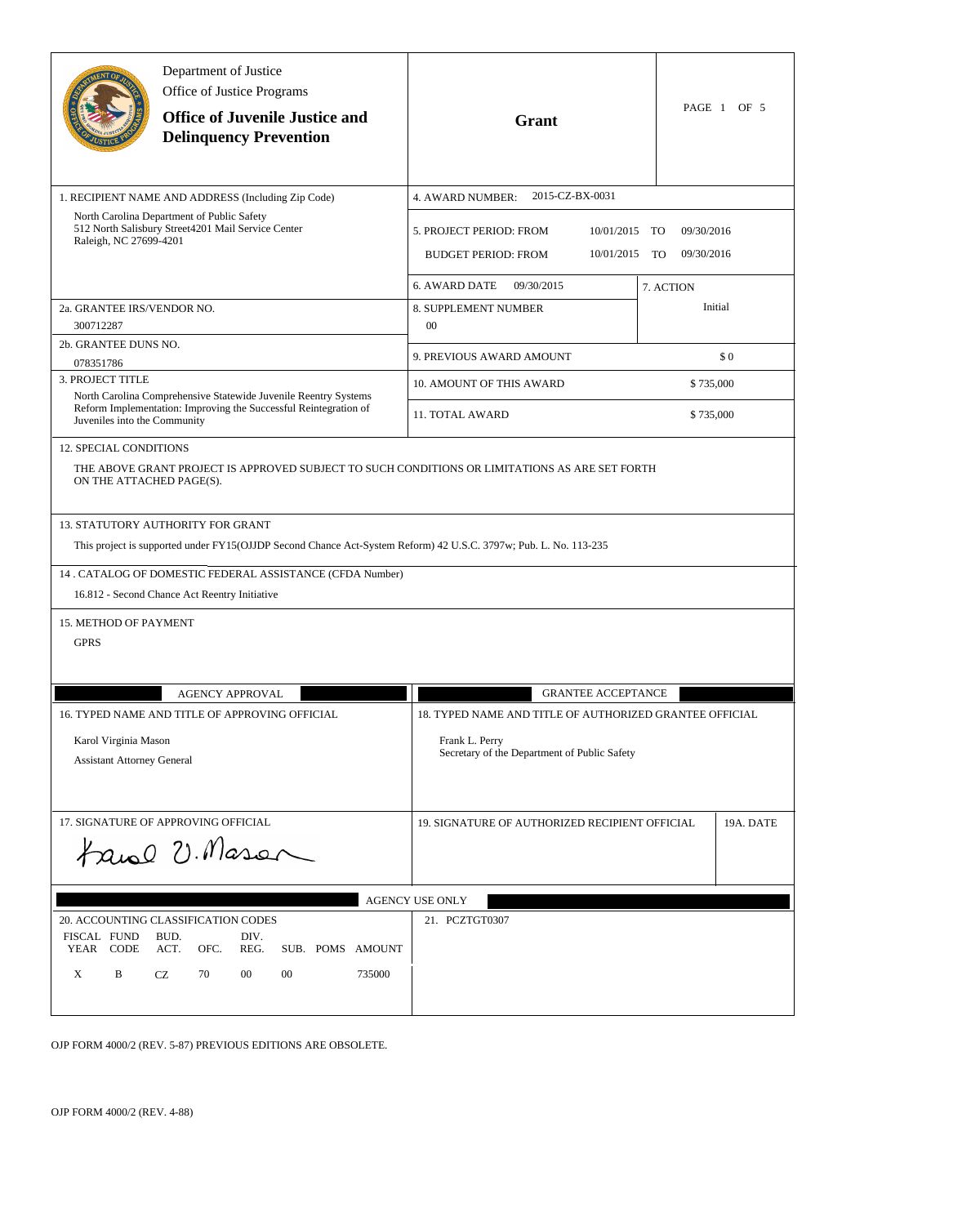|                                                                                                                                                                                                                                                                                                                                                                                                                                                                                                                                                                                                                                                                                                                                                                                                                                                                                             | Department of Justice<br>Office of Justice Programs<br><b>Office of Juvenile Justice and</b><br><b>Delinquency Prevention</b>                                                                                                                                                                                                                                                                                                         | <b>AWARD CONTINUATION</b><br><b>SHEET</b><br>Grant                                                                                                                                                                                                                                                                                                                                                                                                                                                                                                                                                                                                                                                                                                                                                                                                            | PAGE 2 OF 5 |  |
|---------------------------------------------------------------------------------------------------------------------------------------------------------------------------------------------------------------------------------------------------------------------------------------------------------------------------------------------------------------------------------------------------------------------------------------------------------------------------------------------------------------------------------------------------------------------------------------------------------------------------------------------------------------------------------------------------------------------------------------------------------------------------------------------------------------------------------------------------------------------------------------------|---------------------------------------------------------------------------------------------------------------------------------------------------------------------------------------------------------------------------------------------------------------------------------------------------------------------------------------------------------------------------------------------------------------------------------------|---------------------------------------------------------------------------------------------------------------------------------------------------------------------------------------------------------------------------------------------------------------------------------------------------------------------------------------------------------------------------------------------------------------------------------------------------------------------------------------------------------------------------------------------------------------------------------------------------------------------------------------------------------------------------------------------------------------------------------------------------------------------------------------------------------------------------------------------------------------|-------------|--|
| PROJECT NUMBER                                                                                                                                                                                                                                                                                                                                                                                                                                                                                                                                                                                                                                                                                                                                                                                                                                                                              | 2015-CZ-BX-0031                                                                                                                                                                                                                                                                                                                                                                                                                       | 09/30/2015<br><b>AWARD DATE</b>                                                                                                                                                                                                                                                                                                                                                                                                                                                                                                                                                                                                                                                                                                                                                                                                                               |             |  |
|                                                                                                                                                                                                                                                                                                                                                                                                                                                                                                                                                                                                                                                                                                                                                                                                                                                                                             |                                                                                                                                                                                                                                                                                                                                                                                                                                       | SPECIAL CONDITIONS                                                                                                                                                                                                                                                                                                                                                                                                                                                                                                                                                                                                                                                                                                                                                                                                                                            |             |  |
| 1.                                                                                                                                                                                                                                                                                                                                                                                                                                                                                                                                                                                                                                                                                                                                                                                                                                                                                          | Applicability of Part 200 Uniform Requirements                                                                                                                                                                                                                                                                                                                                                                                        |                                                                                                                                                                                                                                                                                                                                                                                                                                                                                                                                                                                                                                                                                                                                                                                                                                                               |             |  |
| The Uniform Administrative Requirements, Cost Principles, and Audit Requirements in 2 C.F.R. Part 200, as adopted<br>and supplemented by the Department of Justice (DOJ) in 2 C.F.R. Part 2800 (the "Part 200 Uniform Requirements")<br>apply to this 2015 award from the Office of Justice Programs (OJP). For this 2015 award, the Part 200 Uniform<br>Requirements, which were first adopted by DOJ on December 26, 2014, supersede, among other things, the provisions<br>of 28 C.F.R. Parts 66 and 70, as well as those of 2 C.F.R. Parts 215, 220, 225, and 230.<br>If this 2015 award supplements funds previously awarded by OJP under the same award number, the Part 200 Uniform<br>Requirements apply with respect to all award funds (whether derived from the initial award or a supplemental award)<br>that are obligated on or after the acceptance date of this 2015 award. |                                                                                                                                                                                                                                                                                                                                                                                                                                       |                                                                                                                                                                                                                                                                                                                                                                                                                                                                                                                                                                                                                                                                                                                                                                                                                                                               |             |  |
| Potential availability of grace period for procurement standards: Under the Part 200 Uniform Requirements, a time-<br>limited grace period may be available under certain circumstances to allow for transition from policies and procedures<br>that complied with previous standards for procurements under federal awards to policies and procedures that comply<br>with the new standards (that is, to those at 2 C.F.R. 200.317 through 200.326).                                                                                                                                                                                                                                                                                                                                                                                                                                       |                                                                                                                                                                                                                                                                                                                                                                                                                                       |                                                                                                                                                                                                                                                                                                                                                                                                                                                                                                                                                                                                                                                                                                                                                                                                                                                               |             |  |
|                                                                                                                                                                                                                                                                                                                                                                                                                                                                                                                                                                                                                                                                                                                                                                                                                                                                                             | For more information on the Part 200 Uniform Requirements, including information regarding the potentially-available<br>grace period described above, see the Office of Justice Programs (OJP) website at<br>http://ojp.gov/funding/Part200UniformRequirements.htm.                                                                                                                                                                   |                                                                                                                                                                                                                                                                                                                                                                                                                                                                                                                                                                                                                                                                                                                                                                                                                                                               |             |  |
|                                                                                                                                                                                                                                                                                                                                                                                                                                                                                                                                                                                                                                                                                                                                                                                                                                                                                             | In the event that an award-related question arises from documents or other materials prepared or distributed by OJP<br>that may appear to conflict with, or differ in some way from, the provisions of the Part 200 Uniform Requirements, the<br>recipient is to contact OJP promptly for clarification.                                                                                                                              |                                                                                                                                                                                                                                                                                                                                                                                                                                                                                                                                                                                                                                                                                                                                                                                                                                                               |             |  |
| 2.                                                                                                                                                                                                                                                                                                                                                                                                                                                                                                                                                                                                                                                                                                                                                                                                                                                                                          | The recipient agrees to comply with the Department of Justice Grants Financial Guide as posted on the OJP website<br>(currently, the "2015 DOJ Grants Financial Guide").                                                                                                                                                                                                                                                              |                                                                                                                                                                                                                                                                                                                                                                                                                                                                                                                                                                                                                                                                                                                                                                                                                                                               |             |  |
| 3.                                                                                                                                                                                                                                                                                                                                                                                                                                                                                                                                                                                                                                                                                                                                                                                                                                                                                          | The recipient acknowledges that failure to submit an acceptable Equal Employment Opportunity Plan (if recipient is<br>required to submit one pursuant to 28 C.F.R. Section 42.302) that is approved by the Office for Civil Rights is a<br>violation of the Standard Assurances executed by the recipient, and may result in suspension of funding until such time<br>as the recipient is in compliance, or termination of the award. |                                                                                                                                                                                                                                                                                                                                                                                                                                                                                                                                                                                                                                                                                                                                                                                                                                                               |             |  |
| 4.                                                                                                                                                                                                                                                                                                                                                                                                                                                                                                                                                                                                                                                                                                                                                                                                                                                                                          | The recipient understands and agrees that OJP may withhold award funds, or may impose other related requirements, if<br>the recipient does not satisfactorily and promptly address outstanding issues from audits required by the Part 200<br>Uniform Requirements (or by the terms of this award), or other outstanding issues that arise in connection with audits,<br>investigations, or reviews of DOJ awards.                    |                                                                                                                                                                                                                                                                                                                                                                                                                                                                                                                                                                                                                                                                                                                                                                                                                                                               |             |  |
| 5.                                                                                                                                                                                                                                                                                                                                                                                                                                                                                                                                                                                                                                                                                                                                                                                                                                                                                          | Recipient understands and agrees that it cannot use any federal funds, either directly or indirectly, in support of the<br>enactment, repeal, modification or adoption of any law, regulation or policy, at any level of government, without the<br>express prior written approval of OJP.                                                                                                                                            |                                                                                                                                                                                                                                                                                                                                                                                                                                                                                                                                                                                                                                                                                                                                                                                                                                                               |             |  |
| 6.                                                                                                                                                                                                                                                                                                                                                                                                                                                                                                                                                                                                                                                                                                                                                                                                                                                                                          | is available from the DOJ OIG website at www.usdoj.gov/oig                                                                                                                                                                                                                                                                                                                                                                            | The recipient and any subrecipients must promptly refer to the DOJ OIG any credible evidence that a principal,<br>employee, agent, subrecipient, contractor, subcontractor, or other person has -- (1) submitted a claim for award funds<br>that violates the False Claims Act; or (2) committed a criminal or civil violation of laws pertaining to fraud, conflict of<br>interest, bribery, gratuity, or similar misconduct involving award funds. Potential fraud, waste, abuse, or misconduct<br>should be reported to the OIG by - mail: Office of the Inspector General U.S. Department of Justice Investigations<br>Division 950 Pennsylvania Avenue, N.W. Room 4706 Washington, DC 20530 e-mail: oig.hotline@usdoj.gov hotline:<br>(contact information in English and Spanish): (800) 869-4499 or hotline fax: (202) 616-9881 Additional information |             |  |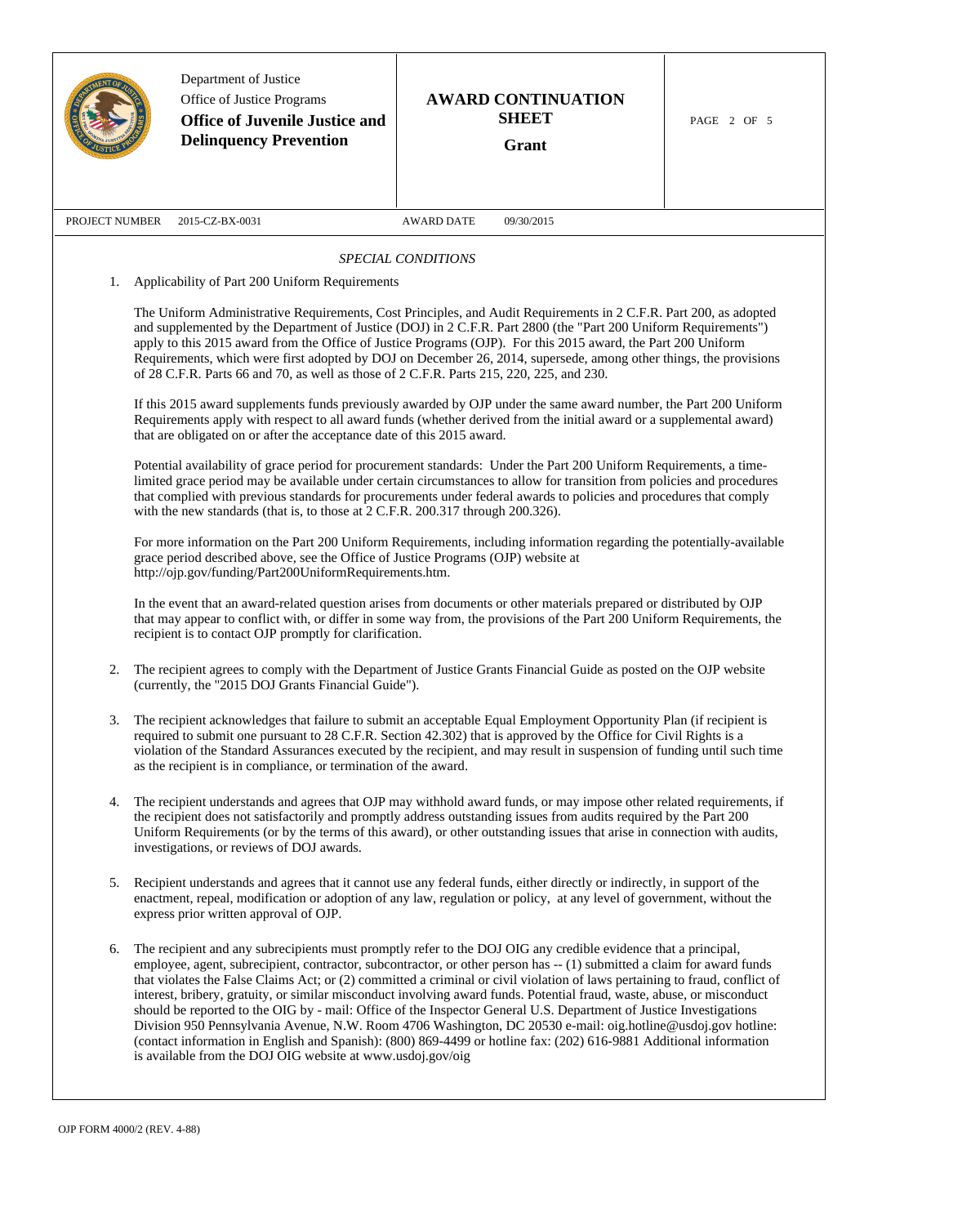|                                                                                                                                                                                                                                                                                                                                                                                                | Department of Justice<br>Office of Justice Programs<br><b>Office of Juvenile Justice and</b><br><b>Delinquency Prevention</b>                                                                                                                                                                                                                                                                                                                                                                                                                             | <b>AWARD CONTINUATION</b><br><b>SHEET</b><br>Grant                                                                                                                                                                                                                                                                                                                                                                                                                                                                                                                                                                                                | PAGE 3 OF 5 |  |  |
|------------------------------------------------------------------------------------------------------------------------------------------------------------------------------------------------------------------------------------------------------------------------------------------------------------------------------------------------------------------------------------------------|-----------------------------------------------------------------------------------------------------------------------------------------------------------------------------------------------------------------------------------------------------------------------------------------------------------------------------------------------------------------------------------------------------------------------------------------------------------------------------------------------------------------------------------------------------------|---------------------------------------------------------------------------------------------------------------------------------------------------------------------------------------------------------------------------------------------------------------------------------------------------------------------------------------------------------------------------------------------------------------------------------------------------------------------------------------------------------------------------------------------------------------------------------------------------------------------------------------------------|-------------|--|--|
| PROJECT NUMBER                                                                                                                                                                                                                                                                                                                                                                                 | 2015-CZ-BX-0031                                                                                                                                                                                                                                                                                                                                                                                                                                                                                                                                           | <b>AWARD DATE</b><br>09/30/2015                                                                                                                                                                                                                                                                                                                                                                                                                                                                                                                                                                                                                   |             |  |  |
|                                                                                                                                                                                                                                                                                                                                                                                                |                                                                                                                                                                                                                                                                                                                                                                                                                                                                                                                                                           | SPECIAL CONDITIONS                                                                                                                                                                                                                                                                                                                                                                                                                                                                                                                                                                                                                                |             |  |  |
| 7.                                                                                                                                                                                                                                                                                                                                                                                             | Restrictions and certifications regarding non-disclosure agreements and related matters                                                                                                                                                                                                                                                                                                                                                                                                                                                                   |                                                                                                                                                                                                                                                                                                                                                                                                                                                                                                                                                                                                                                                   |             |  |  |
| information.                                                                                                                                                                                                                                                                                                                                                                                   |                                                                                                                                                                                                                                                                                                                                                                                                                                                                                                                                                           | No recipient or subrecipient under this award, or entity that receives a contract or subcontract with any funds under this<br>award, may require any employee or contractor to sign an internal confidentiality agreement or statement that prohibits<br>or otherwise restricts, or purports to prohibit or restrict, the reporting (in accordance with law) of waste, fraud, or abuse<br>to an investigative or law enforcement representative of a federal department or agency authorized to receive such                                                                                                                                      |             |  |  |
| The foregoing is not intended, and shall not be understood by the agency making this award, to contravene<br>requirements applicable to Standard Form 312 (which relates to classified information), Form 4414 (which relates to<br>sensitive compartmented information), or any other form issued by a federal department or agency governing the<br>nondisclosure of classified information. |                                                                                                                                                                                                                                                                                                                                                                                                                                                                                                                                                           |                                                                                                                                                                                                                                                                                                                                                                                                                                                                                                                                                                                                                                                   |             |  |  |
|                                                                                                                                                                                                                                                                                                                                                                                                | 1. In accepting this award, the recipient --                                                                                                                                                                                                                                                                                                                                                                                                                                                                                                              |                                                                                                                                                                                                                                                                                                                                                                                                                                                                                                                                                                                                                                                   |             |  |  |
|                                                                                                                                                                                                                                                                                                                                                                                                | a. represents that it neither requires nor has required internal confidentiality agreements or statements from employees<br>or contractors that currently prohibit or otherwise currently restrict (or purport to prohibit or restrict) employees or<br>contractors from reporting waste, fraud, or abuse as described above; and                                                                                                                                                                                                                         |                                                                                                                                                                                                                                                                                                                                                                                                                                                                                                                                                                                                                                                   |             |  |  |
|                                                                                                                                                                                                                                                                                                                                                                                                | b. certifies that, if it learns or is notified that it is or has been requiring its employees or contractors to execute<br>agreements or statements that prohibit or otherwise restrict (or purport to prohibit or restrict), reporting of waste, fraud,<br>or abuse as described above, it will immediately stop any further obligations of award funds, will provide prompt<br>written notification to the agency making this award, and will resume (or permit resumption of)such obligations only if<br>expressly authorized to do so by that agency. |                                                                                                                                                                                                                                                                                                                                                                                                                                                                                                                                                                                                                                                   |             |  |  |
|                                                                                                                                                                                                                                                                                                                                                                                                |                                                                                                                                                                                                                                                                                                                                                                                                                                                                                                                                                           | 2. If the recipient does or is authorized to make subawards or contracts under this award --                                                                                                                                                                                                                                                                                                                                                                                                                                                                                                                                                      |             |  |  |
|                                                                                                                                                                                                                                                                                                                                                                                                | a. it represents that --                                                                                                                                                                                                                                                                                                                                                                                                                                                                                                                                  |                                                                                                                                                                                                                                                                                                                                                                                                                                                                                                                                                                                                                                                   |             |  |  |
|                                                                                                                                                                                                                                                                                                                                                                                                | (1) it has determined that no other entity that the recipient's application proposes may or will receive award funds<br>(whether through a subaward, contract, or subcontract) either requires or has required internal confidentiality<br>agreements or statements from employees or contractors that currently prohibit or otherwise currently restrict (or<br>purport to prohibit or restrict) employees or contractors from reporting waste, fraud, or abuse as described above; and                                                                  |                                                                                                                                                                                                                                                                                                                                                                                                                                                                                                                                                                                                                                                   |             |  |  |
|                                                                                                                                                                                                                                                                                                                                                                                                | (2) it has made appropriate inquiry, or otherwise has an adequate factual basis, to support this representation; and                                                                                                                                                                                                                                                                                                                                                                                                                                      |                                                                                                                                                                                                                                                                                                                                                                                                                                                                                                                                                                                                                                                   |             |  |  |
|                                                                                                                                                                                                                                                                                                                                                                                                | to do so by that agency.                                                                                                                                                                                                                                                                                                                                                                                                                                                                                                                                  | b. it certifies that, if it learns or is notified that any subrecipient, contractor, or subcontractor entity that receives funds<br>under this award is or has been requiring its employees or contractors to execute agreements or statements that prohibit<br>or otherwise restrict (or purport to prohibit or restrict), reporting of waste, fraud, or abuse as described above, it will<br>immediately stop any further obligations of award funds to or by that entity, will provide prompt written notification to<br>the agency making this award, and will resume (or permit resumption of) such obligations only if expressly authorized |             |  |  |
| 8.                                                                                                                                                                                                                                                                                                                                                                                             | subsidiaries, without the express prior written approval of OJP.                                                                                                                                                                                                                                                                                                                                                                                                                                                                                          | Recipient understands and agrees that it cannot use any federal funds, either directly or indirectly, in support of any<br>contract or subaward to either the Association of Community Organizations for Reform Now (ACORN) or its                                                                                                                                                                                                                                                                                                                                                                                                                |             |  |  |
| 9.                                                                                                                                                                                                                                                                                                                                                                                             |                                                                                                                                                                                                                                                                                                                                                                                                                                                                                                                                                           | The recipient agrees to comply with any additional requirements that may be imposed during the grant performance<br>period if the agency determines that the recipient is a high-risk grantee. Cf. 28 C.F.R. parts 66, 70.                                                                                                                                                                                                                                                                                                                                                                                                                        |             |  |  |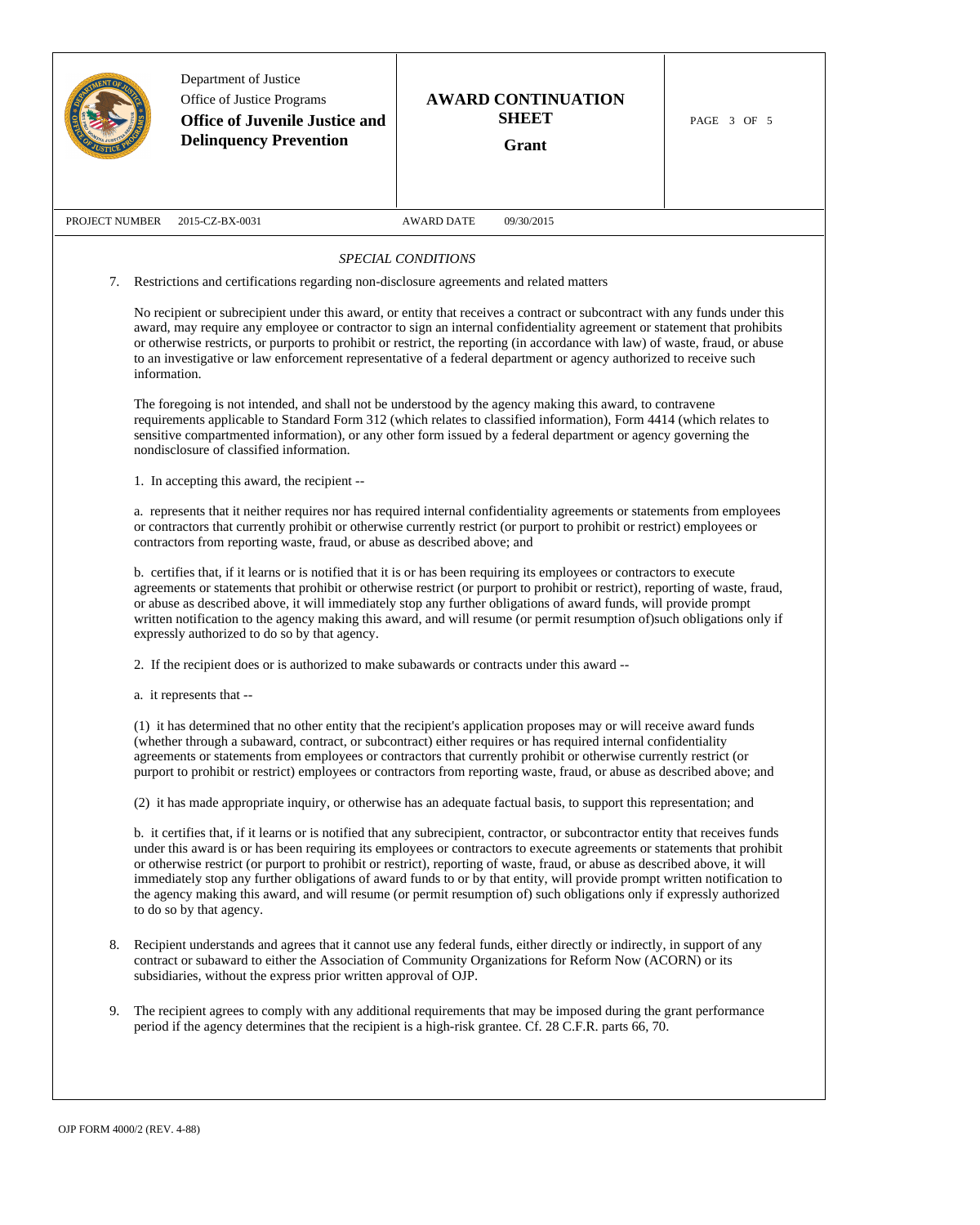|                                                                                                                                                                                                                                                                                                                                                                                                                                                                                                                                                                                                                                                                                                                                                                                                                                                                                                                                                               | Department of Justice<br>Office of Justice Programs<br><b>Office of Juvenile Justice and</b><br><b>Delinquency Prevention</b>                                                                                                                                                                                                                                                                                                                                                                                                                                                                                             | <b>AWARD CONTINUATION</b><br><b>SHEET</b><br>Grant                                                                                                                                                                                                                                                                                                                                                                                                                  | PAGE 4 OF 5 |
|---------------------------------------------------------------------------------------------------------------------------------------------------------------------------------------------------------------------------------------------------------------------------------------------------------------------------------------------------------------------------------------------------------------------------------------------------------------------------------------------------------------------------------------------------------------------------------------------------------------------------------------------------------------------------------------------------------------------------------------------------------------------------------------------------------------------------------------------------------------------------------------------------------------------------------------------------------------|---------------------------------------------------------------------------------------------------------------------------------------------------------------------------------------------------------------------------------------------------------------------------------------------------------------------------------------------------------------------------------------------------------------------------------------------------------------------------------------------------------------------------------------------------------------------------------------------------------------------------|---------------------------------------------------------------------------------------------------------------------------------------------------------------------------------------------------------------------------------------------------------------------------------------------------------------------------------------------------------------------------------------------------------------------------------------------------------------------|-------------|
| PROJECT NUMBER                                                                                                                                                                                                                                                                                                                                                                                                                                                                                                                                                                                                                                                                                                                                                                                                                                                                                                                                                | 2015-CZ-BX-0031                                                                                                                                                                                                                                                                                                                                                                                                                                                                                                                                                                                                           | <b>AWARD DATE</b><br>09/30/2015                                                                                                                                                                                                                                                                                                                                                                                                                                     |             |
|                                                                                                                                                                                                                                                                                                                                                                                                                                                                                                                                                                                                                                                                                                                                                                                                                                                                                                                                                               |                                                                                                                                                                                                                                                                                                                                                                                                                                                                                                                                                                                                                           | SPECIAL CONDITIONS                                                                                                                                                                                                                                                                                                                                                                                                                                                  |             |
| The recipient agrees to comply with applicable requirements regarding registration with the System for Award<br>10.<br>Management (SAM) (or with a successor government-wide system officially designated by OMB and OJP). The<br>recipient also agrees to comply with applicable restrictions on subawards to first-tier subrecipients that do not acquire<br>and provide a Data Universal Numbering System (DUNS) number. The details of recipient obligations are posted on<br>the Office of Justice Programs web site at http://www.ojp.gov/funding/sam.htm (Award condition: Registration with the<br>System for Award Management and Universal Identifier Requirements), and are incorporated by reference here. This<br>special condition does not apply to an award to an individual who received the award as a natural person (i.e., unrelated<br>to any business or non-profit organization that he or she may own or operate in his or her name). |                                                                                                                                                                                                                                                                                                                                                                                                                                                                                                                                                                                                                           |                                                                                                                                                                                                                                                                                                                                                                                                                                                                     |             |
| Pursuant to Executive Order 13513, "Federal Leadership on Reducing Text Messaging While Driving," 74 Fed. Reg.<br>11.<br>51225 (October 1, 2009), the Department encourages recipients and sub recipients to adopt and enforce policies<br>banning employees from text messaging while driving any vehicle during the course of performing work funded by this<br>grant, and to establish workplace safety policies and conduct education, awareness, and other outreach to decrease<br>crashes caused by distracted drivers.                                                                                                                                                                                                                                                                                                                                                                                                                                 |                                                                                                                                                                                                                                                                                                                                                                                                                                                                                                                                                                                                                           |                                                                                                                                                                                                                                                                                                                                                                                                                                                                     |             |
| 12.                                                                                                                                                                                                                                                                                                                                                                                                                                                                                                                                                                                                                                                                                                                                                                                                                                                                                                                                                           | The recipient agrees to comply with all applicable laws, regulations, policies, and guidance (including specific cost<br>limits, prior approval and reporting requirements, where applicable) governing the use of federal funds for expenses<br>related to conferences, meetings, trainings, and other events, including the provision of food and/or beverages at such<br>events, and costs of attendance at such events. Information on rules applicable to this award appears in the DOJ Grants<br>Financial Guide (currently, as section 3.10 of "Postaward Requirements" in the "2015 DOJ Grants Financial Guide"). |                                                                                                                                                                                                                                                                                                                                                                                                                                                                     |             |
| 13.                                                                                                                                                                                                                                                                                                                                                                                                                                                                                                                                                                                                                                                                                                                                                                                                                                                                                                                                                           | The recipient understands and agrees that any training or training materials developed or delivered with funding<br>provided under this award must adhere to the OJP Training Guiding Principles for Grantees and Subgrantees, available<br>at http://www.ojp.usdoj.gov/funding/ojptrainingguidingprinciples.htm.                                                                                                                                                                                                                                                                                                         |                                                                                                                                                                                                                                                                                                                                                                                                                                                                     |             |
| 14.                                                                                                                                                                                                                                                                                                                                                                                                                                                                                                                                                                                                                                                                                                                                                                                                                                                                                                                                                           | The recipient agrees that if it currently has an open award of federal funds or if it receives an award of federal funds<br>other than this OJP award, and those award funds have been, are being, or are to be used, in whole or in part, for one or<br>more of the identical cost items for which funds are being provided under this OJP award, the recipient will promptly<br>notify, in writing, the grant manager for this OJP award, and, if so requested by OJP, seek a budget-modification or<br>change-of-project-scope grant adjustment notice (GAN) to eliminate any inappropriate duplication of funding.    |                                                                                                                                                                                                                                                                                                                                                                                                                                                                     |             |
| 15.                                                                                                                                                                                                                                                                                                                                                                                                                                                                                                                                                                                                                                                                                                                                                                                                                                                                                                                                                           | The recipient understands and agrees that award funds may not be used to discriminate against or denigrate the<br>religious or moral beliefs of students who participate in programs for which financial assistance is provided from those<br>funds, or of the parents or legal guardians of such students.                                                                                                                                                                                                                                                                                                               |                                                                                                                                                                                                                                                                                                                                                                                                                                                                     |             |
| 16.                                                                                                                                                                                                                                                                                                                                                                                                                                                                                                                                                                                                                                                                                                                                                                                                                                                                                                                                                           | The recipient understands and agrees that - (a) No award funds may be used to maintain or establish a computer<br>network unless such network blocks the viewing, downloading, and exchanging of pornography, and (b) Nothing in<br>subsection (a) limits the use of funds necessary for any Federal, State, tribal, or local law enforcement agency or any<br>other entity carrying out criminal investigations, prosecution, or adjudication activities.                                                                                                                                                                |                                                                                                                                                                                                                                                                                                                                                                                                                                                                     |             |
| 17.                                                                                                                                                                                                                                                                                                                                                                                                                                                                                                                                                                                                                                                                                                                                                                                                                                                                                                                                                           |                                                                                                                                                                                                                                                                                                                                                                                                                                                                                                                                                                                                                           | A recipient that is eligible under the Part 200 Uniform Requirements to use the "de minimis" indirect cost rate<br>described in 2 C.F.R. 200.414(f), and that elects to use the "de minimis" indirect cost rate, must advise OJP in writing<br>of both its eligibility and its election, and must comply with all associated requirements in the Part 200 Uniform<br>Requirements. The "de minimis" rate may be applied only to modified total direct costs (MTDC). |             |
| 18.                                                                                                                                                                                                                                                                                                                                                                                                                                                                                                                                                                                                                                                                                                                                                                                                                                                                                                                                                           | (GPRA) and the GPRA Modernization Act, and other applicable laws.                                                                                                                                                                                                                                                                                                                                                                                                                                                                                                                                                         | The recipient must collect, maintain, and provide to OJP, data that measure the performance and effectiveness of<br>activities under this award, in the manner, and within the timeframes, specified in the program solicitation, or as<br>otherwise specified by OJP. Data collection supports compliance with the Government Performance and Results Act                                                                                                          |             |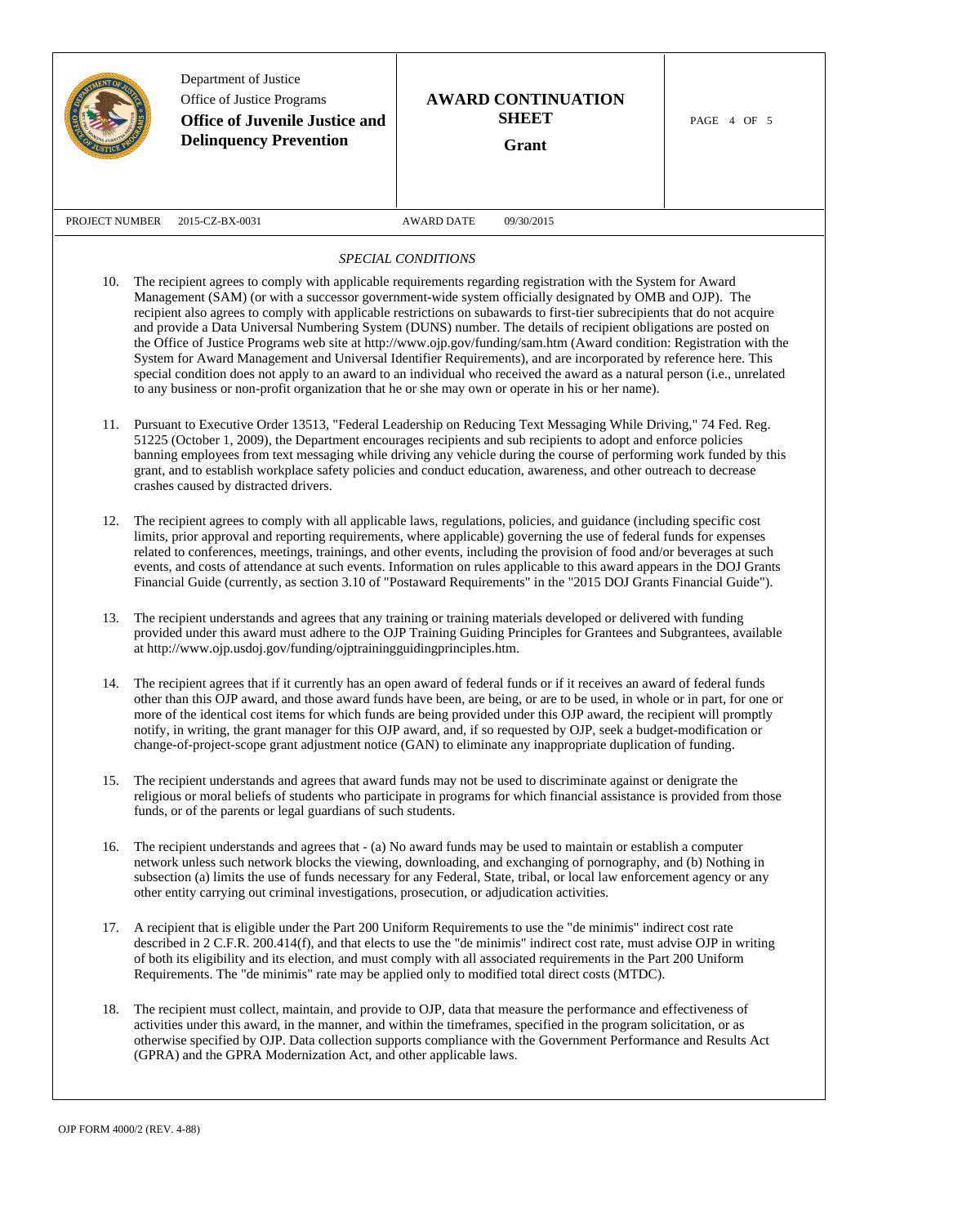|                                                                                                                                                                                                                                                                                                                                                                                                                                                  | Department of Justice<br>Office of Justice Programs<br><b>Office of Juvenile Justice and</b><br><b>Delinquency Prevention</b>                                                                                                                                                                                                                                                                                                                                                                                                                                                                                                                                     | <b>AWARD CONTINUATION</b><br><b>SHEET</b><br>Grant                                                                                                                                                                                                                                                                                                                                                                                                                                                                                                                                                                                                                                                                                                                                                                                                                                                                                                             | PAGE 5 OF 5 |  |
|--------------------------------------------------------------------------------------------------------------------------------------------------------------------------------------------------------------------------------------------------------------------------------------------------------------------------------------------------------------------------------------------------------------------------------------------------|-------------------------------------------------------------------------------------------------------------------------------------------------------------------------------------------------------------------------------------------------------------------------------------------------------------------------------------------------------------------------------------------------------------------------------------------------------------------------------------------------------------------------------------------------------------------------------------------------------------------------------------------------------------------|----------------------------------------------------------------------------------------------------------------------------------------------------------------------------------------------------------------------------------------------------------------------------------------------------------------------------------------------------------------------------------------------------------------------------------------------------------------------------------------------------------------------------------------------------------------------------------------------------------------------------------------------------------------------------------------------------------------------------------------------------------------------------------------------------------------------------------------------------------------------------------------------------------------------------------------------------------------|-------------|--|
| PROJECT NUMBER                                                                                                                                                                                                                                                                                                                                                                                                                                   | 2015-CZ-BX-0031                                                                                                                                                                                                                                                                                                                                                                                                                                                                                                                                                                                                                                                   | <b>AWARD DATE</b><br>09/30/2015                                                                                                                                                                                                                                                                                                                                                                                                                                                                                                                                                                                                                                                                                                                                                                                                                                                                                                                                |             |  |
|                                                                                                                                                                                                                                                                                                                                                                                                                                                  |                                                                                                                                                                                                                                                                                                                                                                                                                                                                                                                                                                                                                                                                   | SPECIAL CONDITIONS                                                                                                                                                                                                                                                                                                                                                                                                                                                                                                                                                                                                                                                                                                                                                                                                                                                                                                                                             |             |  |
| 19. The recipient agrees that it will submit quarterly financial status reports to OJP on-line (at https://grants.ojp.usdoj.gov)<br>using the SF 425 Federal Financial Report form (available for viewing at<br>www.whitehouse.gov/omb/grants/standard_forms/ff_report.pdf), not later than 30 days after the end of each calendar<br>quarter. The final report shall be submitted not later than 90 days following the end of the award period. |                                                                                                                                                                                                                                                                                                                                                                                                                                                                                                                                                                                                                                                                   |                                                                                                                                                                                                                                                                                                                                                                                                                                                                                                                                                                                                                                                                                                                                                                                                                                                                                                                                                                |             |  |
| The recipient shall submit semiannual progress reports. Progress reports shall be submitted within 30 days after the end<br>20.<br>of the reporting periods, which are June 30 and December 31, for the life of the award. These reports will be submitted<br>to the Office of Justice Programs, on-line through the Internet at https://grants.ojp.usdoj.gov/.                                                                                  |                                                                                                                                                                                                                                                                                                                                                                                                                                                                                                                                                                                                                                                                   |                                                                                                                                                                                                                                                                                                                                                                                                                                                                                                                                                                                                                                                                                                                                                                                                                                                                                                                                                                |             |  |
| 21.                                                                                                                                                                                                                                                                                                                                                                                                                                              | The recipient agrees to report data on the grantee's OJJDP-approved performance measures as part of the semi-annual<br>categorical progress report. This data will be submitted on line at OJJDP's Performance Measures website<br>(http://ojjdp.ncjrs.gov/grantees/pm/index.html) by July 31 and January 31 each year for the duration of the award. Once<br>data entry is complete, the grantee will be able to create and download a "Performance Measures Data Report." This<br>document is to be included as an attachment to the grantee's narrative categorical assistance progress report submitted<br>in GMS for each reporting period.                  |                                                                                                                                                                                                                                                                                                                                                                                                                                                                                                                                                                                                                                                                                                                                                                                                                                                                                                                                                                |             |  |
| 22.                                                                                                                                                                                                                                                                                                                                                                                                                                              | With respect to this award, federal funds may not be used to pay cash compensation (salary plus bonuses) to any<br>employee of the award recipient at a rate that exceeds 110% of the maximum annual salary payable to a member of the<br>federal government's Senior Executive Service (SES) at an agency with a Certified SES Performance Appraisal System<br>for that year. (An award recipient may compensate an employee at a higher rate, provided the amount in excess of this<br>compensation limitation is paid with non-federal funds.)<br>This limitation on compensation rates allowable under this award may be waived on an individual basis at the |                                                                                                                                                                                                                                                                                                                                                                                                                                                                                                                                                                                                                                                                                                                                                                                                                                                                                                                                                                |             |  |
|                                                                                                                                                                                                                                                                                                                                                                                                                                                  | discretion of the OJP official indicated in the program announcement under which this award is made.                                                                                                                                                                                                                                                                                                                                                                                                                                                                                                                                                              |                                                                                                                                                                                                                                                                                                                                                                                                                                                                                                                                                                                                                                                                                                                                                                                                                                                                                                                                                                |             |  |
| 23.                                                                                                                                                                                                                                                                                                                                                                                                                                              | The recipient may not obligate, expend or draw down funds until the Office of the Chief Financial Officer (OCFO) has<br>approved the budget and budget narrative and a Grant Adjustment Notice (GAN) has been issued to remove this special<br>condition.                                                                                                                                                                                                                                                                                                                                                                                                         |                                                                                                                                                                                                                                                                                                                                                                                                                                                                                                                                                                                                                                                                                                                                                                                                                                                                                                                                                                |             |  |
| 24.                                                                                                                                                                                                                                                                                                                                                                                                                                              | that he or she may own or operate in his or her name).                                                                                                                                                                                                                                                                                                                                                                                                                                                                                                                                                                                                            | The recipient agrees to comply with applicable requirements to report first-tier subawards of \$25,000 or more and, in<br>certain circumstances, to report the names and total compensation of the five most highly compensated executives of<br>the recipient and first-tier subrecipients of award funds. Such data will be submitted to the FFATA Subaward<br>Reporting System (FSRS). The details of recipient obligations, which derive from the Federal Funding Accountability<br>and Transparency Act of 2006 (FFATA), are posted on the Office of Justice Programs web site at<br>http://ojp.gov/funding/Explore/FFATA.htm (Award condition: Reporting Subawards and Executive Compensation), and<br>are incorporated by reference here. This condition, and its reporting requirement, does not apply to grant awards made<br>to an individual who received the award as a natural person (i.e., unrelated to any business or non-profit organization |             |  |
|                                                                                                                                                                                                                                                                                                                                                                                                                                                  |                                                                                                                                                                                                                                                                                                                                                                                                                                                                                                                                                                                                                                                                   |                                                                                                                                                                                                                                                                                                                                                                                                                                                                                                                                                                                                                                                                                                                                                                                                                                                                                                                                                                |             |  |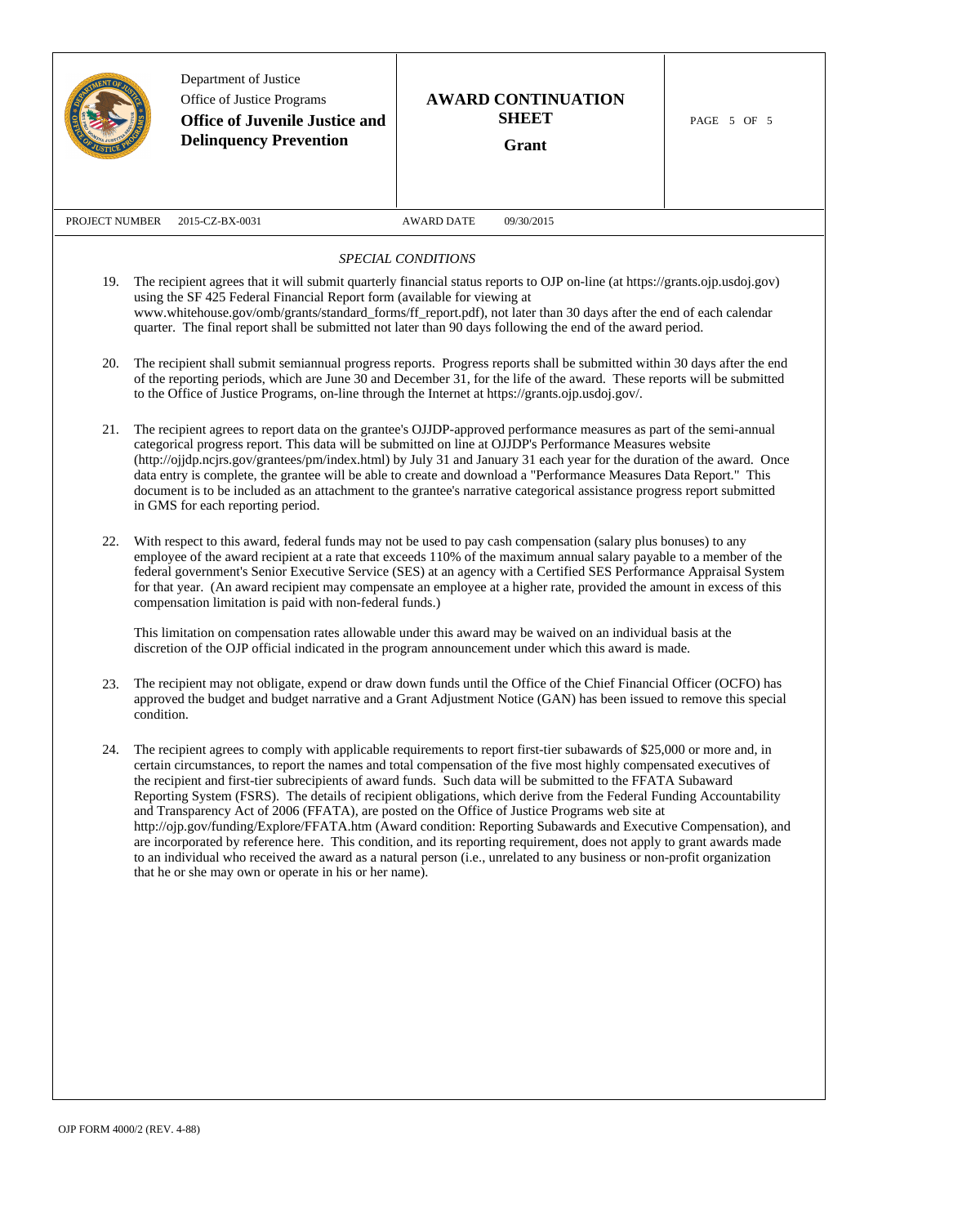

## **Department of Justice**

Office of Justice Programs

*Office of Juvenile Justice and Delinquency Prevention*

*Washington, D.C. 20531*

**Memorandum To:** Official Grant File

**From:** Lou Ann Holland, OJJDP NEPA Coordinator

**Subject:** Categorical Exclusion for North Carolina Department of Public Safety

This award is made as part of the FY 2015 Second Chance Act Comprehensive Statewide Juvenile Reentry System Reform Implementation Program. Awards under this program will be used to support statewide juvenile reentry system reforms to improve reentry outcomes for incarcerated youth. None of the following activities will be conducted either under this award or a related third party action:

1) New construction;

2) Any renovation or remodeling of a property located in an environmentally or historically sensitive area, including property (a) listed on or eligible for listing on the National Register of Historic Places, or (b) located within a 100-year flood plain, a wetland, or habitat for an endangered species;

3) A renovation which will change the basic prior use of a facility or significantly change its size;

4) Research and technology whose anticipated and future application could be expected to have an effect on the environment; or

5) Implementation of a program involving the use of chemicals, other than chemicals that are (a) purchased as an incidental component of a funded activity and (b) traditionally used, for example, in office, household, recreational, or education environments.

Additionally, the proposed action is neither a phase nor a segment of a project which when reviewed in its entirety would not meet the criteria for a categorical exclusion. Consequently, the subject federal action meets OJP's criteria for a categorical exclusion as contained in paragraph 4(b) of Appendix D to Part 61 of Title 28 of the Code of Federal Regulations.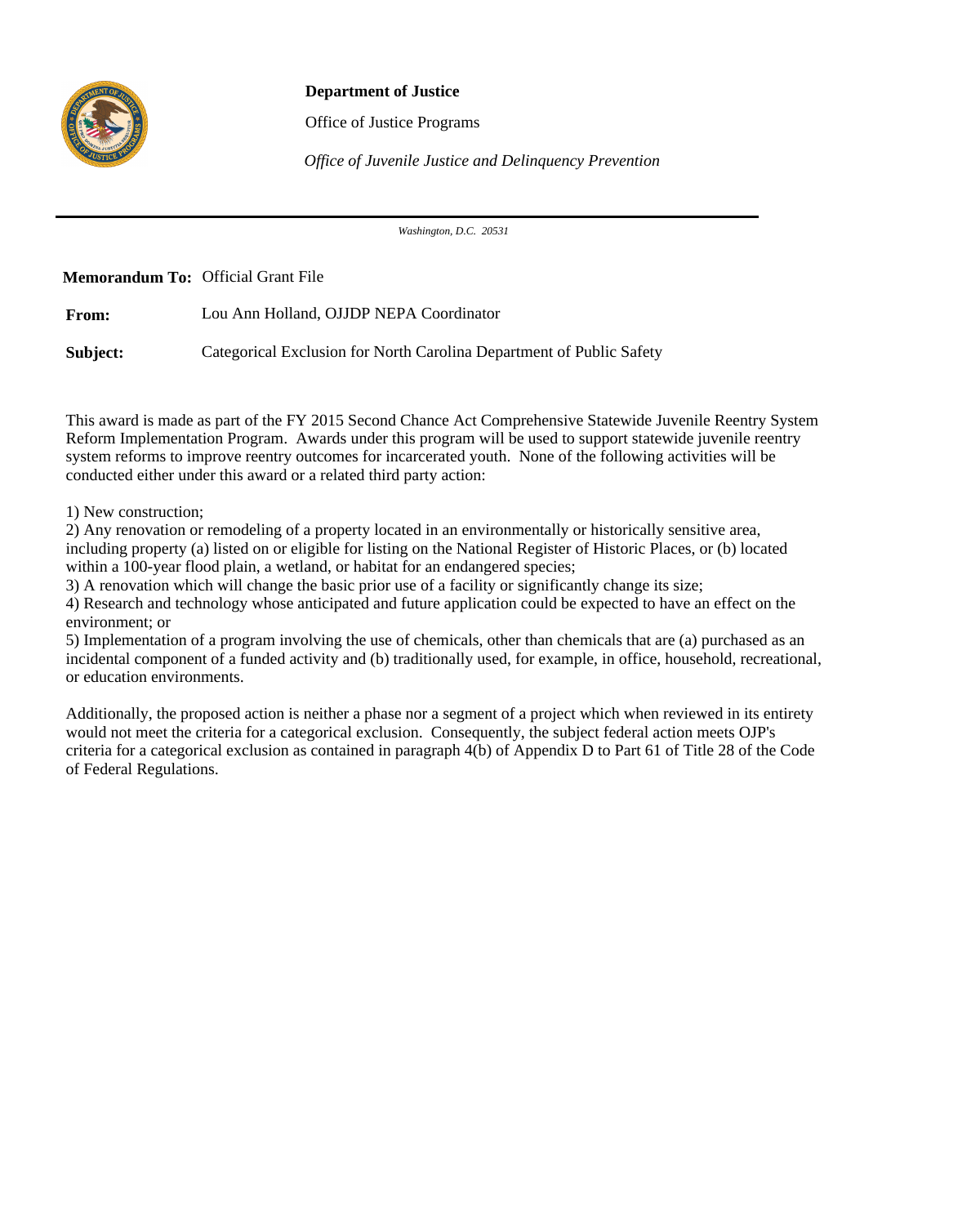|                                                                                                                                            | Department of Justice<br>Office of Justice Programs<br>Office of Juvenile Justice and                                                                                                                                                                                                                                                                                                              | <b>GRANT MANAGER'S MEMORANDUM, PT. I:</b><br><b>PROJECT SUMMARY</b>                                                                          |                                 |  |
|--------------------------------------------------------------------------------------------------------------------------------------------|----------------------------------------------------------------------------------------------------------------------------------------------------------------------------------------------------------------------------------------------------------------------------------------------------------------------------------------------------------------------------------------------------|----------------------------------------------------------------------------------------------------------------------------------------------|---------------------------------|--|
|                                                                                                                                            | <b>Delinquency Prevention</b>                                                                                                                                                                                                                                                                                                                                                                      | Grant                                                                                                                                        |                                 |  |
|                                                                                                                                            |                                                                                                                                                                                                                                                                                                                                                                                                    | PROJECT NUMBER                                                                                                                               |                                 |  |
|                                                                                                                                            |                                                                                                                                                                                                                                                                                                                                                                                                    | 2015-CZ-BX-0031                                                                                                                              | PAGE 1 OF 1                     |  |
|                                                                                                                                            | This project is supported under FY15(OJJDP Second Chance Act-System Reform) 42 U.S.C. 3797w; Pub. L. No. 113-235                                                                                                                                                                                                                                                                                   |                                                                                                                                              |                                 |  |
|                                                                                                                                            | 1. STAFF CONTACT (Name & telephone number)                                                                                                                                                                                                                                                                                                                                                         | 2. PROJECT DIRECTOR (Name, address & telephone number)                                                                                       |                                 |  |
| Gwendolyn J. Dilworth<br>$(202)$ 514-4822                                                                                                  |                                                                                                                                                                                                                                                                                                                                                                                                    | Jean Steinberg<br>Psychological Intervention and Implementation Spec<br>Hammond Business Place<br>Raleigh, NC 27699-4212<br>$(919)$ 324-6386 |                                 |  |
|                                                                                                                                            |                                                                                                                                                                                                                                                                                                                                                                                                    |                                                                                                                                              | 3b. POMS CODE (SEE INSTRUCTIONS |  |
| 3a. TITLE OF THE PROGRAM<br>OJJDP FY 15 Second Chance Act Comprehensive Statewide Juvenile Reentry System Reform Implementation<br>Program |                                                                                                                                                                                                                                                                                                                                                                                                    | ON REVERSE)                                                                                                                                  |                                 |  |
| 4. TITLE OF PROJECT<br>Community                                                                                                           | North Carolina Comprehensive Statewide Juvenile Reentry Systems Reform Implementation: Improving the Successful Reintegration of Juveniles into the                                                                                                                                                                                                                                                |                                                                                                                                              |                                 |  |
| 5. NAME & ADDRESS OF GRANTEE                                                                                                               |                                                                                                                                                                                                                                                                                                                                                                                                    | 6. NAME & ADRESS OF SUBGRANTEE                                                                                                               |                                 |  |
| Raleigh, NC 27699-4201                                                                                                                     | North Carolina Department of Public Safety<br>512 North Salisbury Street 4201 Mail Service Center                                                                                                                                                                                                                                                                                                  |                                                                                                                                              |                                 |  |
| 7. PROGRAM PERIOD                                                                                                                          |                                                                                                                                                                                                                                                                                                                                                                                                    | 8. BUDGET PERIOD                                                                                                                             |                                 |  |
| FROM:                                                                                                                                      | 10/01/2015<br>TO: 09/30/2016                                                                                                                                                                                                                                                                                                                                                                       | FROM:<br>10/01/2015<br>TO: 09/30/2016                                                                                                        |                                 |  |
| 9. AMOUNT OF AWARD                                                                                                                         |                                                                                                                                                                                                                                                                                                                                                                                                    | <b>10. DATE OF AWARD</b>                                                                                                                     |                                 |  |
| \$735,000                                                                                                                                  |                                                                                                                                                                                                                                                                                                                                                                                                    | 09/30/2015                                                                                                                                   |                                 |  |
| 11. SECOND YEAR'S BUDGET                                                                                                                   |                                                                                                                                                                                                                                                                                                                                                                                                    | 12. SECOND YEAR'S BUDGET AMOUNT                                                                                                              |                                 |  |
| 13. THIRD YEAR'S BUDGET PERIOD                                                                                                             |                                                                                                                                                                                                                                                                                                                                                                                                    | 14. THIRD YEAR'S BUDGET AMOUNT                                                                                                               |                                 |  |
|                                                                                                                                            | 15. SUMMARY DESCRIPTION OF PROJECT (See instruction on reverse)<br>Section 101 of the Second Chance Act authorizes the Department of Justice to award grants to state and local juvenile justice agencies to improve reentry outcomes<br>for incarcerated youth. The Second Chance Act Program helps communities develop and implement comprehensive and collaborative strategies that address the |                                                                                                                                              |                                 |  |

challenges that reentry and recidivism reduction pose. The FY 2015 Second Chance Act Comprehensive Statewide Juvenile Reentry System Reform Implementation Program will provide grants to support the implementation of statewide reform plans developed under the OJJDP FY 2014 Second Chance Act Comprehensive Statewide Juvenile Reentry Systems Reform Planning Program. Awarded applicants will convene and implement the OJJDP Statewide Juvenile Reentry Systems Reform Implementation Program with their collaborative partnership teams. This program is authorized pursuant to Section 101 of the Second Chance Act, 42 U.S.C. 3797w; Pub. L. No. 110-199.

The North Carolina Department of Public Safety will engage and strengthen families of justice involved youth through the implementation of a workforce

OJP FORM 4000/2 (REV. 4-88)